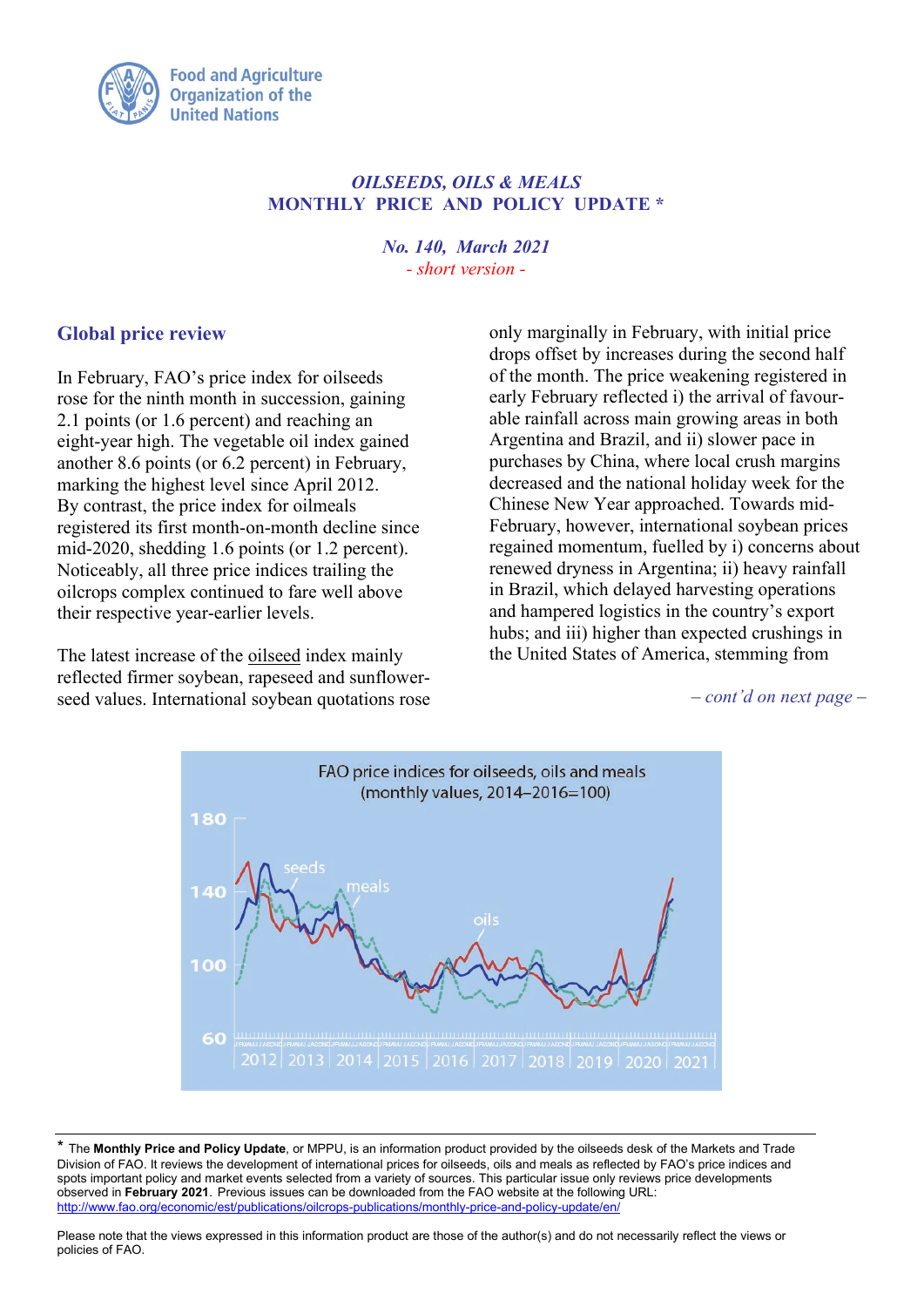### Global price review *– cont'd*

attractive processing margins. Eventually, by the end of February, international soybean quotations reached seven-year highs. As for rapeseed, prices firmed further (marking the eleventh consecutive rise), driven by tightening supplies in Canada and in the European Union (EU). Furthermore, fresh reports of lower than initially expected plantings for the EU's 2021/22 crop continued lending support to rapeseed values. In the case of sunflowerseed, global prices remained on an upward trajectory and rose to their highest level since July 2008, reflecting shrinking availabilities in the Black Sea region, following lower than initially anticipated harvests.

With regards to oilmeals, the slight drop in the price index mainly reflects lower soymeal values. From the supply perspective, the looming seasonal arrival of South American soybean supplies started weighing on international soymeal quotations, while, on the demand side, reports of surging instances of African swine fever and other swine diseases in China led to uncertainties regarding the pace of the country's soybean imports.

As for vegetable oils, the continued increase in the price index reflected firmer prices of palm, soy, rape and sunflower oils. International palm oil quotations rose for the ninth consecutive month in February, fuelled by concerns over low inventory levels in leading exporting countries. In Malaysia, particularly, palm oil production continued to be affected by both excessive rainfall and protracted migrant labour shortages. On the policy front, India raised its import duty on palm oil from

### FAO – Markets and Trade Division *[\(www.fao.org/economic/est/en/\)](http://www.fao.org/economic/est/en/)*

30.25 percent to 35.75 percent, while keeping the tariffs for soyoil and sunflowerseed oil unchanged, the implications of which for the country's import pattern remains to be seen. As for soyoil, international quotations remained on an upward path, mainly reflecting continued global supply tightness prior to the arrival of the new crop in South America. At the same time, rapeseed oil prices increased for a fourth consecutive month, chiefly underpinned by the abovementioned uncertain production prospects in the EU –notwithstanding sluggish demand from the bloc's biodiesel sector stemming from renewed COVID-19-related lockdowns. Lastly, in the case of sunflowerseed oil, international prices were buoyed by a further tightening of export availabilities in the Black Sea region following logistic constraints due to heavy snowfall. Noticeably, rising mineral oil prices also lent support to vegetable oil values.



#### *For comments or queries please use the following Email contact: [FAO-oilcropsmarkets@fao.org](mailto:FAO-oilcropsmarkets@fao.org)*

The designations employed and the presentation of material in this information product do not imply the expression of any opinion whatsoever on the part of FAO concerning the legal or development status of any country, territory, city or area or of its authorities, or concerning the delimitation of its frontiers or boundaries. The mention of specific companies or products of manufacturers, whether or not these have been patented, does not imply that these have been endorsed or recommended by FAO in preference to others of a similar nature that are not mentioned.

The use, reproduction and dissemination of this product is encouraged, provided that appropriate acknowledgement of Food and Agriculture Organization of the United Nations (FAO) as source is given.